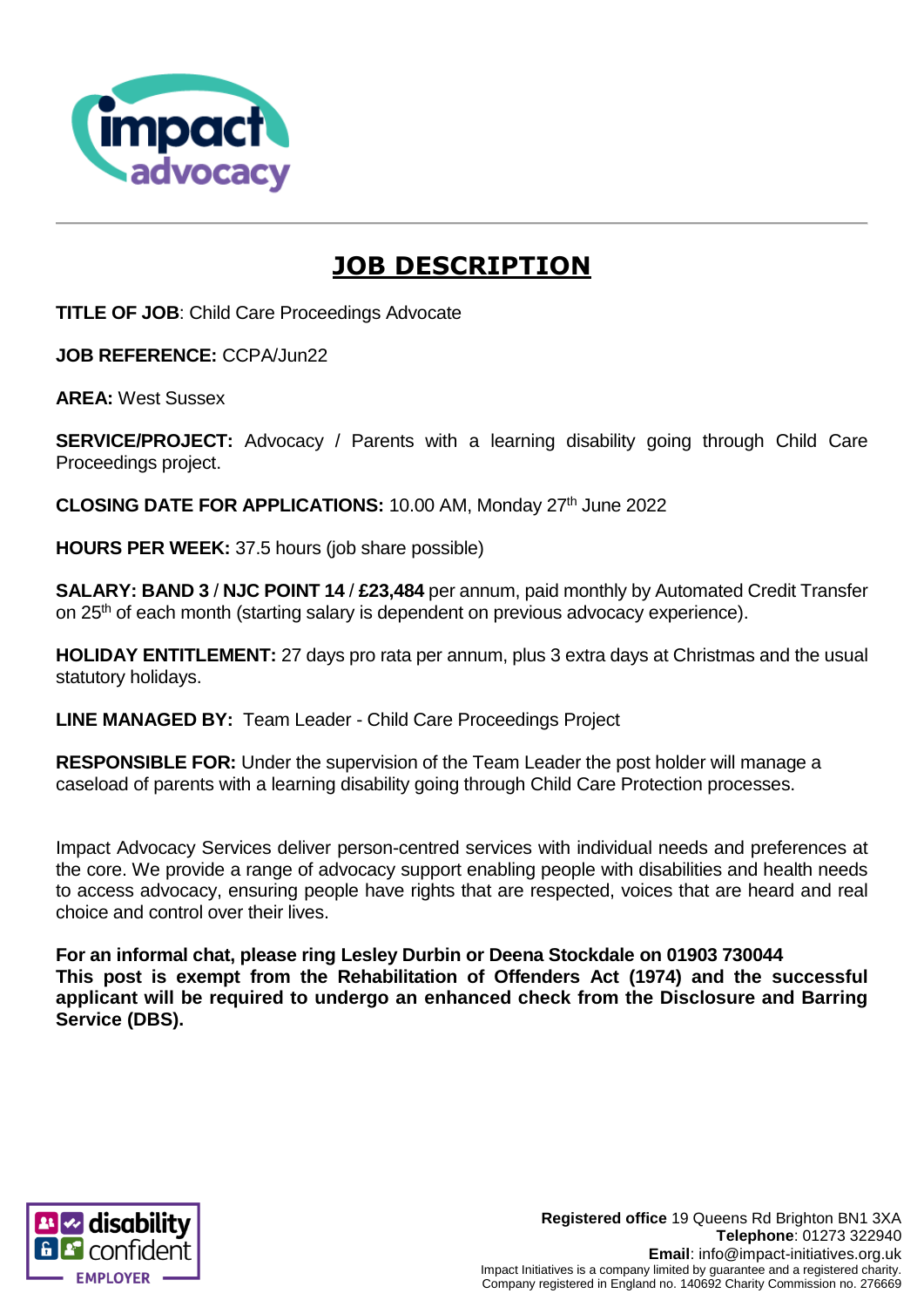## **BACKGROUND AND AIMS OF PROJECT:**

Impact has provided Advocacy Services in West Sussex for over 20 years. The services have developed over time changing to meet the current needs of those who use them and the service currently provides a range of community and self advocacy services to people with disabilities in West Sussex. We have recently received funding from the Henry Smith Charity to extend our work with parents with a learning disability who are involved in child care proceedings. This post involves providing advocacy support for parents for up to 18 months while they are at various points in the child care proceedings process.

## **ROLE DESCRIPTION:**

This role is to provide one to one advocacy in the community to parents with a learning disability, who are involved in childcare proceedings. Parents can include mothers, fathers and other close relatives that are taking on parental responsibility for a child.

## **MAIN TASKS:**

- Providing advocacy support to an agreed number of parents with a learning disability.
- Building a rapport with parents with a learning disability. To build trust and learn the type of support that they need from advocacy.
- Helping parents to understand the Child Care Proceedings processes by providing accessible information to them, this may involve making documents easy read.
- Accompanying parents to key meetings with Children's Services, Solicitors and at Court when needed and supporting them to have a voice in these meetings.
- Supporting parents to access and communicate with local services and organisations relevant to their parenting role.
- Supporting parents for up to 2 months after a child is removed from their care.
- Keeping up to date with Child Proceedings Processes, local services and relevant legislation.
- To maintain accurate records on an advocacy database.
- Effectively engage in one to one supervision, peer supervision, training, team meetings and personal development activities consistent with the requirements of the post and individual career goals.
- Adhere to Impact's policies and procedures including safeguarding, equal opportunities and Health and Safety Policy.